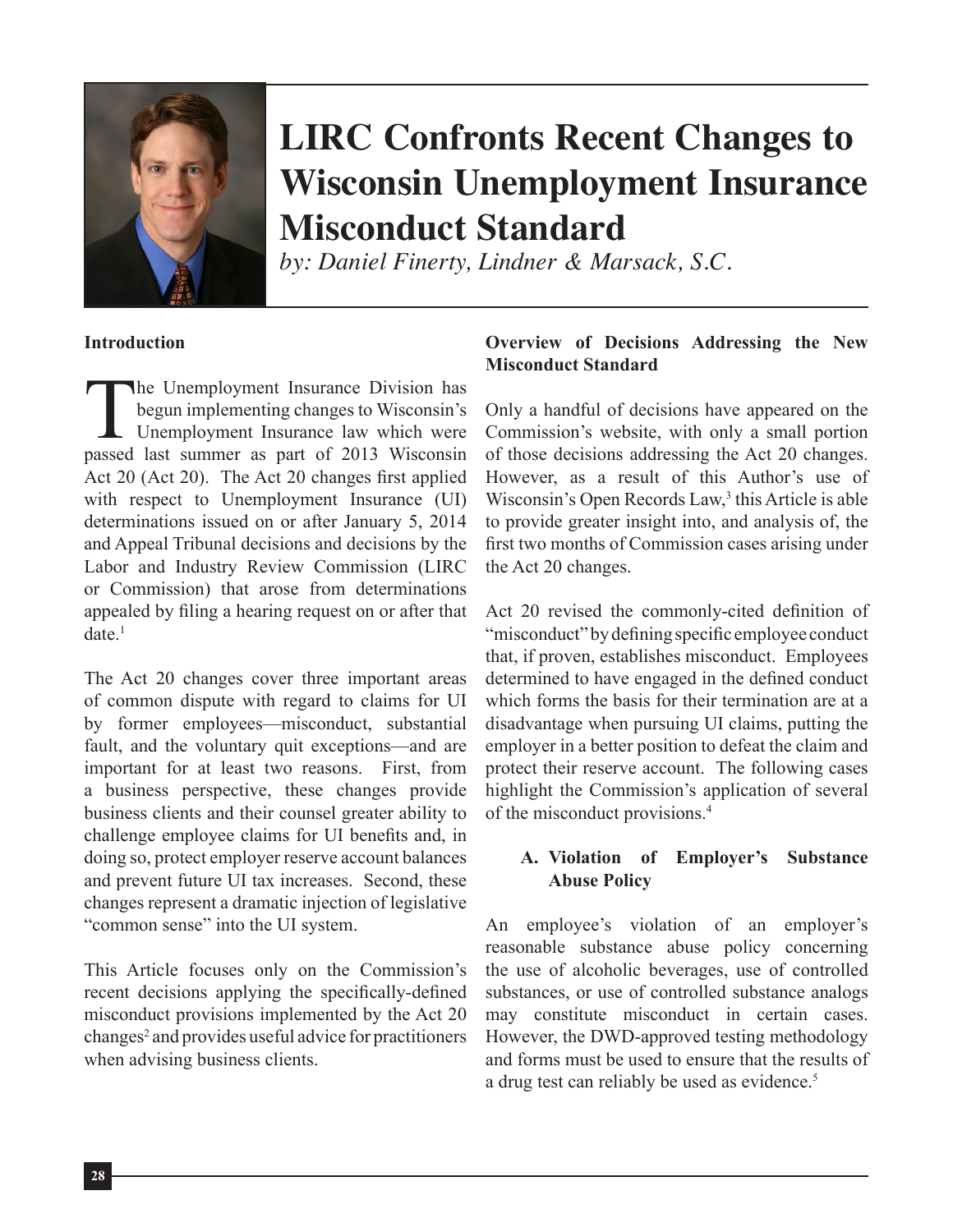The Commission has applied the substance abuse disqualification provision in a number of cases. First, in *Scott P. Susor v. Outlook Group Corp*, the Commission found misconduct where the employee, who was aware of the employer's drug testing policy, admitted he attempted to deceive the employer by providing synthetic urine. The Commission rejected the employee's contentions that "the employer should not have notified the employee the day before his drug test […] because it caused him to worry that he might test positive," that "[t]his worry led him to procure fake urine for the test," and that he should have been allowed to provide a real sample to the employer.<sup>6</sup> Second, in *Kristen M. Krueger v. Group Realty Coop*, the Commission found misconduct where the employee was terminated after she gave a co-worker one of her medications, a Schedule IV controlled substance, in violation of federal law and the employer's code of conduct.7

By contrast, the Commission declined to find misconduct in *Ellen M. Edwards v. Seek Career/ Staffing Inc*, where the employer failed to show that the employee's conduct violated its policy, did not present any first-hand evidence or competent testimony the employee was "smelling of alcohol," and its policy prohibiting alcohol consumption "in the hours preceding" work was not clear despite the fact that the employee knew of the policy and admitted alcohol use prior to work.<sup>8</sup>

## **B. Theft**

Theft of an employer's property, services, or money and other conduct including intentional or negligent conduct by an employee that causes substantial damage to the employer's property is also specifically defined as misconduct.<sup>9</sup> Provided the theft was against the employer's policy and the employee was aware of the policy and intended to deprive the employer of the property, the employee's argument that the amount of the theft was not substantial will not prevail.

In *Carmen E. Dufour v. Sweet House of Madness LLC*, the Commission found that the employee was properly disqualified from receiving benefits where the employee was aware of the employer's written policy prohibiting unauthorized possession of bakery items without permission from a manager and the employee admitted taking the items without permission. The Commission held that "[t]he competent evidence established that the employee intended to permanently deprive the employer of its product without permission."10 In *Nathaniel W. Provost v. Auto Parts-Power Sports Inc.*, the Commission determined that the employee was discharged for misconduct after the employee, who had received a fish finder along with a boat on a customer trade-in, sold the "new" fish finder to a co-worker who subsequently reported it to the employer.<sup>11</sup> In terms of the level of proof required to establish application of this provision, the Commission held that "the employer must prove theft by clear and convincing evidence [which] can be satisfied through the presentation of circumstantial evidence."12

By contrast, in *Richard S. Ahler v. Ashley Furniture Industries Inc.*, the Commission declined to find misconduct in a case involving the employee's production of non-conforming parts on a machine with which he was not familiar because the employer did not present evidence that substantial damage to the employer resulted from the employee's actions, signaling that the key issue in future cases will be the definition of "substantial."<sup>13</sup>

## **C. Harassment**

An employee terminated for one or more threats or acts of harassment, assault, or other physical violence instigated at the employer's workplace is guilty of misconduct.14 In *Robert F. Rezek v. Triangle Distributing Co. Inc.,*<sup>15</sup> the Commission found misconduct where the employee choked a coworker during an argument and admitted swearing during two separate meetings. Likewise, in *Kevin A. Barnes-Anderson v. International Infiniti LLC*, the Commission found misconduct where the employee was discharged after swearing at his supervisor multiple times before threatening him with "If you touch me again, I'm going to knock you the fuck out." The Commission declined to find that the foregoing threat was justified after the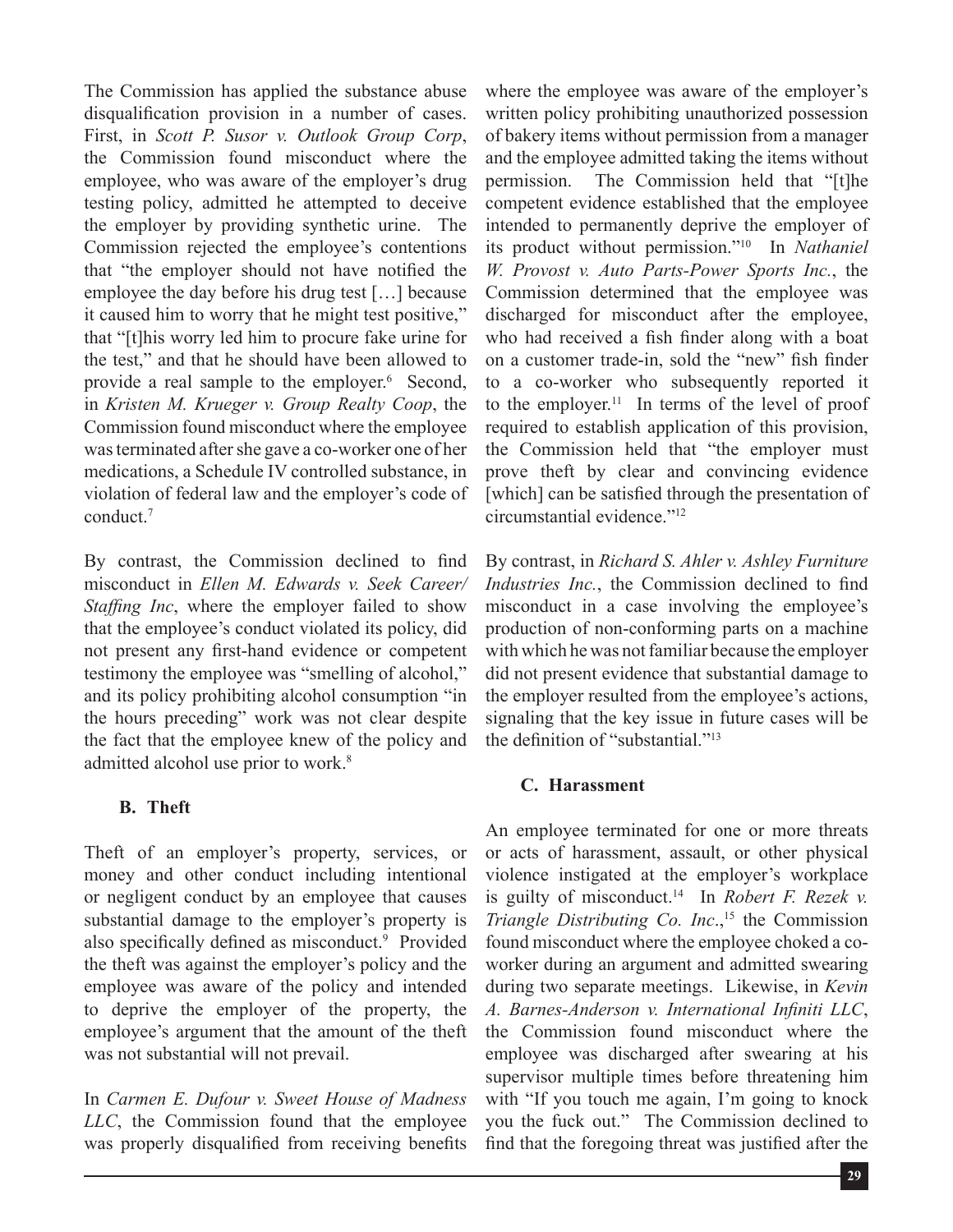supervisor had pulled on the employee's arm to get his attention.<sup>16</sup>

## **D. Absenteeism**

An employee's absenteeism on more than two (2) occasions within the 120 days before the date of termination or excessive tardiness in violation of the employer's policy may form the basis for a finding of misconduct.17 The key elements of proof include the policy, the employer's reasonable construction and application of the policy, and violation notice(s) to the employee. Also, it always helps to document and establish that the absenteeism and/or tardiness had an impact upon the employer's operation in terms of production, level of service, or a downward shift in other operational measures applicable to the employer.

In *Jaime Romero v. Cargill Meat Solutions Corp*., the Commission found the employee was discharged for misconduct where the employee's attendance failures due to transportation issues should have been remedied.18 In *Tara M. Blake v. Potawatomi Bingo Casino*, the Commission rejected the employee's appeal because her attendance failures in five of the prior six months failed to show any attempt to improve and the termination was preceded by a verbal warning and three final written warnings.<sup>19</sup> In *Tina M. Loomis v. The Christian Home & Rehabilitation*, the Commission found misconduct because the three warnings the employee received within a year of discharge "placed the employee on notice that her attendance record placed her continued employment in jeopardy." As the only nurse on the night shift, the attendance violations and failure to provide adequate notice of absences and tardiness substantially interfered with the employer's ability to run its operation and to find a replacement.20

By contrast, in *David A. Davis v. Woodman's Food Market Inc*., the Commission determined that the employee was not discharged for misconduct because the employer's attendance policy did not count points against the employee in the manner the employer argued, which included an absence with notice for a doctor's appointment, and found

that the employee "was not absent more than two times and his tardiness was not so excessive as to be misconduct<sup>"21</sup>

# **E. Falsifying Records**

Falsifying the employer's business records, unless directed by the employer, can form the basis for a finding of employee misconduct.22 In *Travis W. Hibbard v. Regional Enterprises for Adults and Children*, the Commission affirmed misconduct where the employer established that the employee falsified his timecard by reporting he worked during a three-hour period where three employees testified at hearing that they did not see the employee or any evidence that he was at work.23 Similarly, in *Floyd A. Nickel v. Aldrich Chemical Co.*, the Commission found misconduct where the employee falsified his application for tuition reimbursement by intentionally withholding information regarding his receipt of federal financial aid.<sup>24</sup>

## **Conclusion**

The first batch of Act 20 cases highlights several themes. As a result of the Act 20 changes defining misconduct, it is likely the Commission and ALJs will become focused on issues of underlying proof. It is incumbent upon business clients and their counsel to present non-hearsay evidence at hearing in order to obtain a misconduct finding. For example, firsthand witnesses who heard a harassing comment that led to the termination should be prepared to, and present to, testify, especially in cases where the harassing statement is denied.<sup>25</sup> In addition, an employee's terminal positive drug test must be submitted on the DWD-approved forms in order to ensure that test results will not be disregarded as hearsay. Counsel should be well-prepared to confront and argue any possible hearsay issues that may arise and consider that the hearsay exception for admissions by a party opponent should always be used where an employee has admitted the underlying conduct to the employer.<sup>26</sup>

Second, more broadly, factual background information relating to policy importance, implementation and enforcement, internal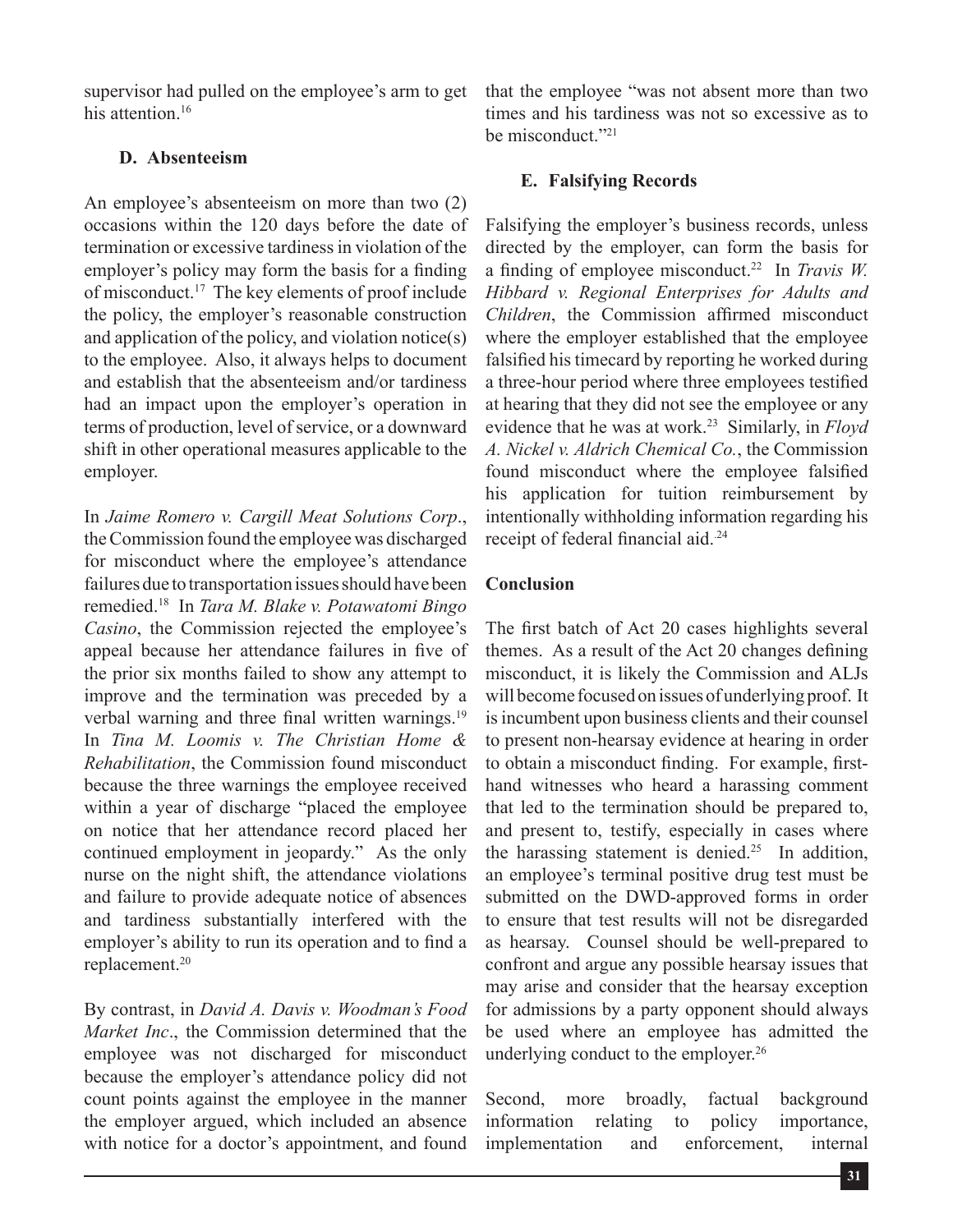investigations, and termination procedures may come under more scrutiny. As the Commission shifts away from its legal function defining misconduct, it is possible the Commission may delve more into factual matters and take a greater role in being the ultimate finder of fact.

Finally, it is incumbent upon counsel to assist business clients in interpreting the Act 20 changes when preparing the best defenses possible to UI claims. Perhaps most importantly, in cases where other employment claims are ongoing or anticipated, a hearing may be the first opportunity following the termination for a potential claimant (and opposing counsel) to size up the strength of the employer's defense. Presenting a strong, credible defense in terms of the applicable facts and the new Act 20 misconduct standard may go a long way toward discouraging the employee's filing or continuation of post-employment litigation.

*Daniel Finerty (dfinerty@lindner-marsack.com) concentrates his practice on representing and counseling private and public sector clients and Native American tribes in labor and employment litigation, counseling and compliance matters in front of administrative agencies, federal, state, and tribal courts, and in labor arbitration. Dan prides himself on achieving his clients' most important goals through his strong written and verbal advocacy as well as his skilled negotiation to costeffectively resolve claims.* 

*Dan has developed a niche practice defending long-term care providers and other healthcare employers from discrimination, harassment, and retaliation claims including unique Wisconsin claims arising under the Health Care Worker Protection act, unreasonable refusal to rehire worker's compensation claims, unemployment insurance claims and coverage disputes, in labor arbitration and other labor and employment litigation disputes both during and following the end of the employment relationship. He recognizes that, when post-employment disputes arise, experienced, knowledgeable expertise is required and that his clients see value in both a complete "win" against*  *a litigious employee as well as a successful, costeffective resolution of a contentious matter.*

*In particular, Dan provides particular expertise to his clients challenging unemployment insurance claims by current and former employees, successfully defending hundreds of benefit claims, aggressively advocating on behalf of clients in Appeal Tribunal hearings, on appeals to the Labor and Industry Review Commission and all the way up to the Wisconsin Court of Appeals. More specifically, an unemployment insurance hearing may be the first place a client and a litigious former employee will see and speak with each other. Dan puts his particular expertise to work to efficiently prepare and successfully present his client's strongest defenses at an Appeal Tribunal hearing, sometimes on less than the 6-day notice timeline required by DWD regulations.*

#### *References*

- <sup>1</sup> *Carmen E. DeFour v. Sweet House of Madness, LLC*, UI Hearing No. 14600226MW (LIRC, Mar. 18, 2014) (citing 2013 Wis. Act 20, § 9351 (1q) and (2q)). The *Sweet House* decision, which can be found on LIRC's website at http:// dwd.wisconsin.gov/lirc/ucdecsns/3997.htm (last visited, June 2, 2014), provided the first look at the Commission's interpretation of the Act 20 changes as they applied in termination cases and, for that reason, should be reviewed by practitioners.
- <sup>2</sup> The provisions that specifically define misconduct can be found in Wis. Stat.  $\S\S 108.04(5)(a) - (5)(g)$ .
- <sup>3</sup> This Article will discuss and analyze cases that may not be found on the Commission's website. Should any readers wish to obtain copies of these decisions, e-mail the author at dfinerty@lindner-marsack.com. Please use the subject line "WDC UI Article – Request for LIRC case" and specify the case name or misconduct provision in which there is an interest.
- <sup>4</sup> As of the time of this writing, the Commission had not issued any decisions interpreting the two provisions contained at Wis. Stat.  $\S$  108.04(5)(c), (5)(g).
- <sup>5</sup> Wis. Stat. § 108.04(5)(a).
- <sup>6</sup> *Scott M. Susor v. Outlook Group Corp*., UI Hearing no. 14400213AP (LIRC, Mar. 31, 2014).
- <sup>7</sup> *Kristen M. Krueger v. Group Realty Coop.*, UI Hearing No. 1400050MD (LIRC, May 13, 2014). Note this case does not specifically cite to Wis. Stat.  $\S$  108.04(5)(a) due to its brevity, but logically can be classified as such a case.
- <sup>8</sup> *Ellen M. Edwards v. Seek Career/Staffing Inc.*, UI Hearing No. 14400884AP (LIRC, May 16, 2014).
- <sup>9</sup> Wis. Stat. § 108.04(5)(b).